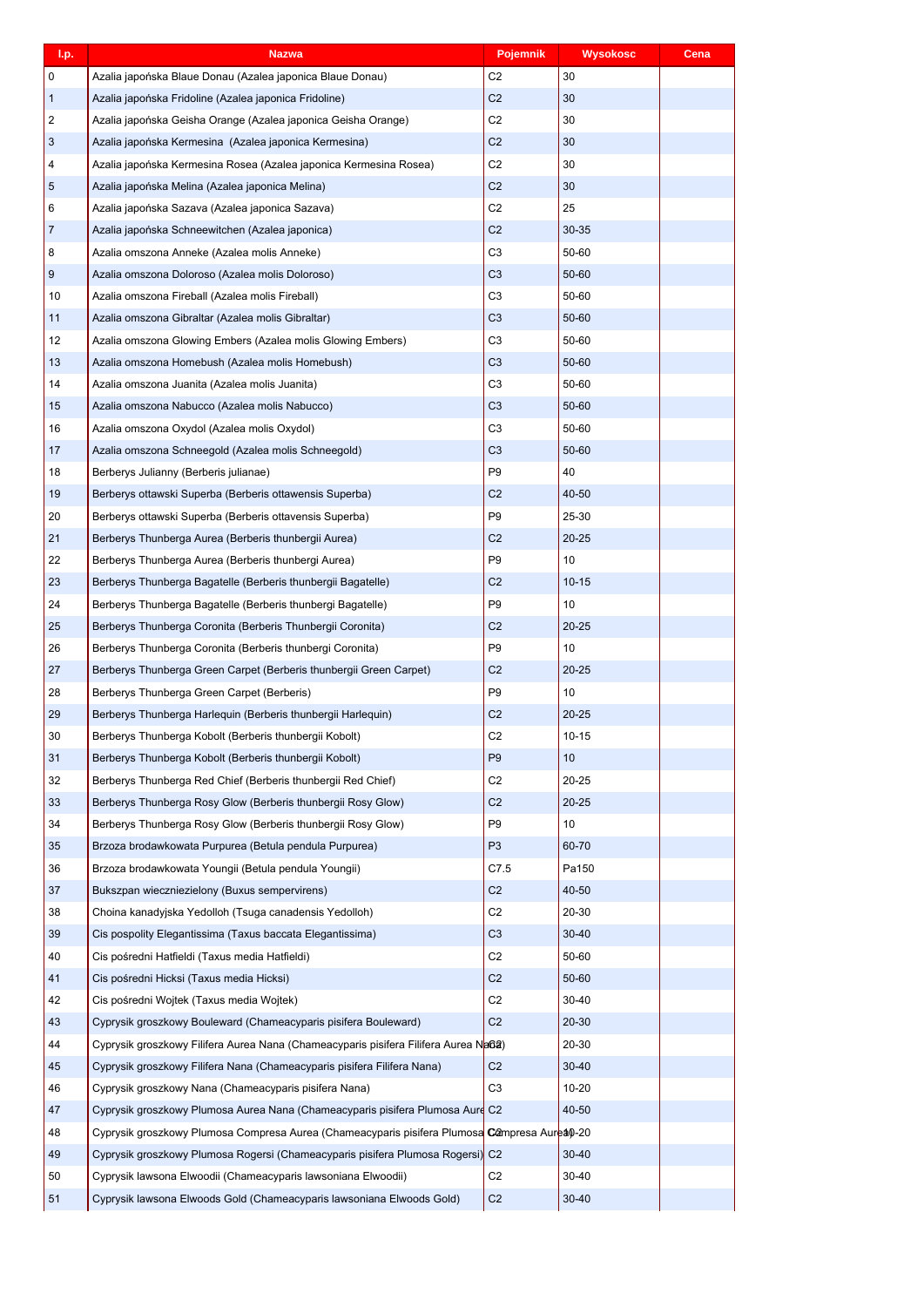| 52  | Cyprysik tepołuski Hebo-Yadori (Chameacyparis obtusa Hebo-Yadori)            | C <sub>2</sub> | 20-30       |  |
|-----|------------------------------------------------------------------------------|----------------|-------------|--|
| 53  | Cyprysik tepołuski Tsatsumi Gold (Chameacyparis obtusa Tsatsumi Gold)        | C <sub>3</sub> | $15 - 20$   |  |
| 54  | Dereń biały Elegantissima (Cornus alba Elegantissima)                        | C <sub>2</sub> | 50-60       |  |
| 55  | Dereń biały Goucholtii (Cornus alba Goucholtii)                              | C <sub>2</sub> | 40-50       |  |
| 56  | Hortensja drzewiasta Anabelle (Hydrangea arborescens Anabelle)               | C <sub>2</sub> | 40-50       |  |
| 57  | Hortensia ogrodowa Lavbla (Hydrangea macrophylla Lavbla)                     | C <sub>2</sub> | 40-50       |  |
| 58  | Hortensia ogrodowa Masja (Hydrangea macrophylla Masja)                       | C <sub>2</sub> | 40-50       |  |
| 59  | Irga Dammera var.radicans (Cotoneaster dammerii var radicans)                | P <sub>9</sub> |             |  |
| 60  | Irga pozima Variegatus (Cotoneaster horizontalis Variegata)                  | P <sub>9</sub> |             |  |
| 61  | Irga pozioma (Cotoneaster horizontalis)                                      | P <sub>9</sub> |             |  |
| 62  | Jałowiec chiński Blue Alps (Juniperus chinensis Blue Alps)                   | C <sub>2</sub> | 40-50       |  |
| 63  | Jałowiec chiński Expansa Aureovariegata (Juniperus chinensis Expansa Aureova | C <sub>2</sub> | $20 - 30$   |  |
| 64  | Jałowiec chiński Expansa Variegata (Juniperus chinensis Expansa Variegata)   | C <sub>2</sub> | 20-30       |  |
| 65  | Jałowiec chiński Obelisk (Juniperus chinensis Obelisk)                       | C <sub>3</sub> | 70-80       |  |
| 66  | Jałowiec chiński Obelisk (Juniperus chinensis Obelisk)                       | C <sub>5</sub> | 60-80       |  |
| 67  | Jałowiec chiński Stricta (Juniperus chinensis Stricta)                       | C <sub>2</sub> | $30 - 40$   |  |
| 68  | Jałowiec chiński Stricta (Juniperus chinensis Stricta)                       | C <sub>3</sub> | 50-60       |  |
| 69  | Jałowiec chiński Stricta Variegata (Juniperus chinensis Stricta Variegata)   | C <sub>2</sub> | $30 - 40$   |  |
| 70  | Jałowiec chiński Stricta Variegata (Juniperus chinensis Stricta Variegata)   | C <sub>3</sub> | 40-50       |  |
| 71  | Jałowiec łuskowaty Blue Carpet (Juniperus squamata Blue Carpet)              | C <sub>2</sub> | $20 - 30$   |  |
| 72  | Jałowiec łuskowaty Blue Star (Juniperus squamata Blue Star)                  | C <sub>3</sub> | 20-25       |  |
| 73  | Jałowiec łuskowaty Holger (Juniperus squamata Holger)                        | C <sub>2</sub> | $20 - 30$   |  |
| 74  | Jałowiec płożący Andora Compacta (Juniperus horizontalis Andora Compacta)    | C <sub>2</sub> | 20-25       |  |
| 75  | Jałowiec płożący Andora Variegata (Juniperus horizontalis Andora Variegata)  | C <sub>2</sub> | $20 - 30$   |  |
| 76  | Jałowiec płożący Blue Chip (Juniperus horizontalis Blue Chip)                | C <sub>2</sub> | 20-30       |  |
| 77  | Jałowiec płożący Golden Carpet (Juniperus horizontalis Golden Carpet)        | C <sub>2</sub> | $10 - 20$   |  |
| 78  | Jałowiec płożący Golden Carpet (Juniperus horizontalis Golden Carpet)        | C <sub>3</sub> | 20-30       |  |
| 79  | Jałowiec płożący Lime Glow (Juniperus horizontalis Lime Glow)                | C <sub>2</sub> | $20 - 30$   |  |
| 80  | Jałowiec pospolity Compressa (Juniperus communis Compressa)                  | C <sub>2</sub> | 30-35       |  |
| 81  | Jałowiec pospolity Depressa Aurea (Juniperus communis Depressa Aurea)        | C <sub>2</sub> | $20 - 30$   |  |
| 82  | Jałowiec pospolity Goldcone (Juniperus communis Goldcone)                    | C <sub>2</sub> | 30-40       |  |
| 83  | Jałowiec pospolity Goldmachangel (Juniperus communis Goldmachangel)          | C <sub>2</sub> | $30 - 40$   |  |
| 84  | Jałowiec pospolity Hibernica (Juniperus communis Hibernica)                  | C <sub>2</sub> | 40-50       |  |
| 85  | Jałowiec pospolity Mayer (Juniperus communis Mayer)                          | C <sub>2</sub> | 40-50       |  |
| 86  | Jałowiec pospolity Repanda (Juniperus communis Repanda)                      | C <sub>2</sub> | 20-30       |  |
| 87  | Jałowiec pospolity Spotty Spreader (Juniperus communis Spotty Spreader)      | C <sub>2</sub> | $20 - 30$   |  |
| 88  | Jałowiec pośredni Blue and Gold (Juniperus media Blue and Gold)              | C <sub>2</sub> | 20-30       |  |
| 89  | Jałowiec pośredni Gold Star (Juniperus media Gold Star)                      | C <sub>2</sub> | $20 - 30$   |  |
| 90  | Jałowiec pośredni Mint Juliep (Juniperus media Mint Juliep)                  | C <sub>2</sub> | $30 - 40$   |  |
| 91  | Jałowiec pośredni Mordigan Gold (Juniperus media Mordigan Gold)              | C <sub>2</sub> | $20 - 30$   |  |
| 92  | Jałowiec pośredni Old Gold (Juniperus media Old Gold)                        | C <sub>2</sub> | 20-30       |  |
| 93  | Jałowiec pośredni Pfitzeriana Aurea (Juniperus media Pfitzeriana Aurea)      | C <sub>2</sub> | $20 - 30$   |  |
| 94  | Jałowiec rozesłany (Juniperus procumbens)                                    | C <sub>2</sub> | 20-30       |  |
| 95  | Jałowiec rozesłany (Juniperus procumbens)                                    | C <sub>3</sub> | $30 - 40$   |  |
| 96  | Jałowiec rozesłany Nana (Juniperus procumbens Nana)                          | C <sub>3</sub> | $30 - 40$   |  |
| 97  | Jałowiec sabiński Variegata (Juniperus sabina Variegata)                     | C <sub>2</sub> | $20 - 30$   |  |
| 98  | Jałowiec skalny Blue Arrow (Juniperus scopulorum Blue Arrow)                 | C <sub>2</sub> | 90-100      |  |
| 99  | Jałowiec wirginijski Skyrocket (Juniperus virginiana Skyrocket)              | C <sub>2</sub> | 100-110     |  |
| 100 | Jaśminowiec wonny Aureus (Philadelphus coronarius Aureus)                    | C <sub>2</sub> | <b>BRAK</b> |  |
| 101 | Jodła balsamiczna (Abies balsamea)                                           | C <sub>2</sub> | $30 - 40$   |  |
| 102 | Jodła balsamiczna Nana (Abies balsamea Nana)                                 | C <sub>2</sub> | 20-30       |  |
| 103 | Jodła kalifornijska (Abies concolor)                                         | C <sub>3</sub> | $30 - 40$   |  |
| 104 | Jodła koreańska (Abies koreana)                                              | C <sub>5</sub> | 50-60       |  |
|     |                                                                              |                |             |  |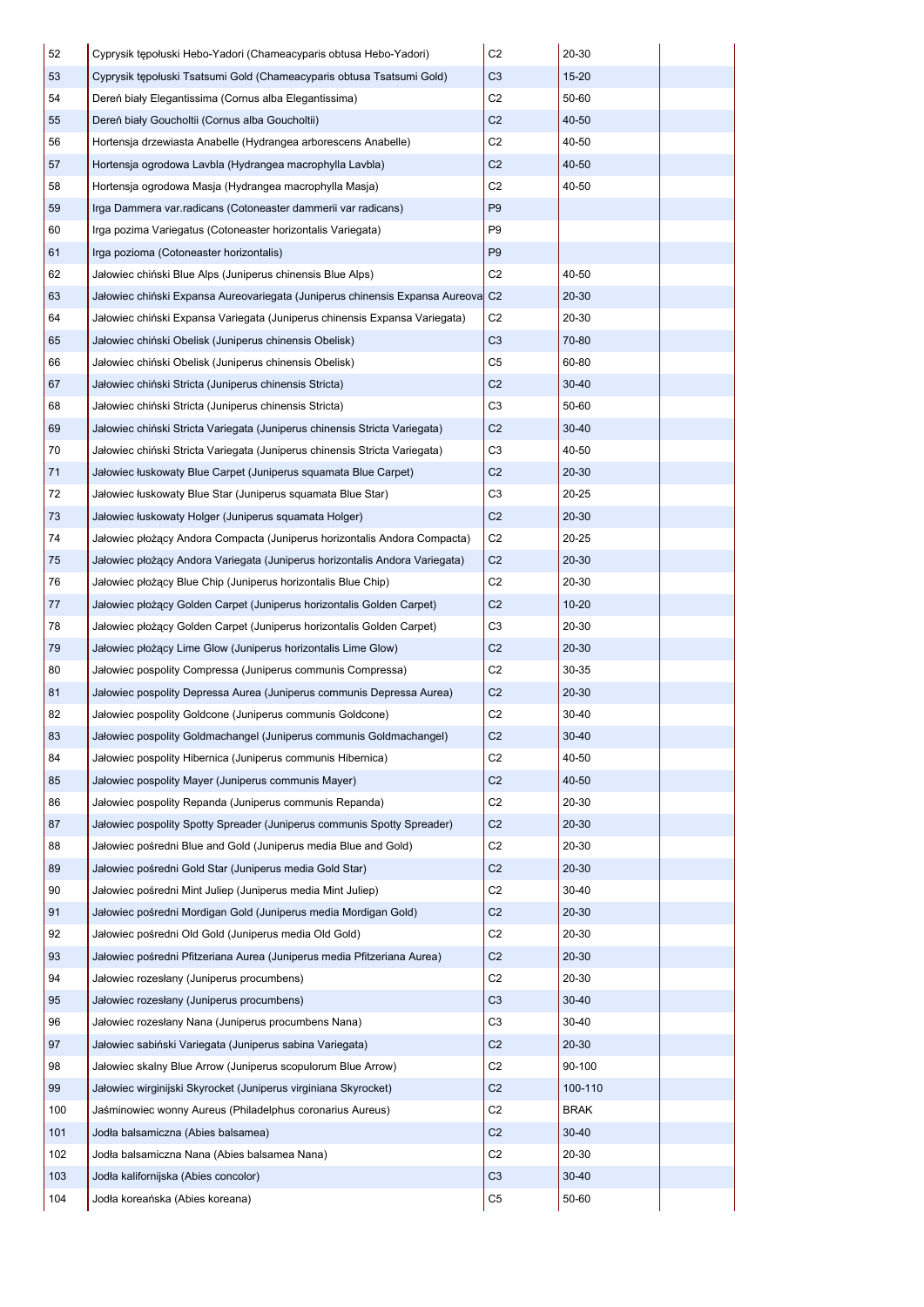| 105 | Jodła koreańska (Abies koreana)                                    | C <sub>2</sub> | 40-50       |  |
|-----|--------------------------------------------------------------------|----------------|-------------|--|
| 106 | Karagana syberyjska Pendula (Caragana arborescens Pendula)         | C7.5           | Pa100       |  |
| 107 | Karagana syberyjska Walker (Caragana arborescens Walker)           | C7.5           | Pa100       |  |
| 108 | Kiścień wawrzynowaty Reibow (Leukothoe fontanesiana Reibow)        | C <sub>2</sub> | 20-30       |  |
| 109 | Klon jesionolistny Flamingo (Acer negundo Flamingo)                | C <sub>5</sub> | 100-120     |  |
| 110 | Klon jesionolistny Flamingo (Acer negundo Flamingo)                | C7.5           | <b>BRAK</b> |  |
| 111 | Klon pospolity Drummondii (Acer platanoides Drummondii)            | C7.5           | BRAK        |  |
| 112 | Klon pospolity Royal Red (Acer platanoides Royal Red)              | C7.5           | Pa120-150   |  |
| 113 | Kolkwicja chińska (Kolkwitzia amabilis)                            | C <sub>2</sub> | $30 - 40$   |  |
| 114 | Krzewuszka cudowna Bristol Rubby (Weigela florida Bristol Rubby)   | C <sub>2</sub> | 50-60       |  |
| 115 | Krzewuszka cudowna Candida (Weigela florida Candida)               | C <sub>2</sub> | 50-60       |  |
| 116 | Krzewuszka cudowna Nana Purpurea (Weigela florida Nana Purpurea)   | C <sub>2</sub> | 30-40       |  |
| 117 | Krzewuszka cudowna Nana Variegata (Weigela florida Nana Variegata) | C <sub>2</sub> | $30 - 40$   |  |
| 118 | Krzewuszka cudowna Styriaca (Weigela florida Styriaca)             | C <sub>2</sub> | 50-60       |  |
| 119 | Krzewuszka cudowna Variegata (Weigela florida Variegata)           | C <sub>2</sub> | 40-50       |  |
| 120 | Leszczyna pospolita Contorta (Corylus avelana Contorta)            | C <sub>3</sub> | <b>BRAK</b> |  |
| 121 | Leszczyna pospolita Syrena (Corylus avelana Syrena)                | C <sub>3</sub> | <b>BRAK</b> |  |
| 122 | Ligustr okragłolistny Aureum (Ligustrum ovalifolium Aureum)        | C <sub>2</sub> | 30-40       |  |
| 123 | Magnolia Susan (Magnolia Susan)                                    | C <sub>3</sub> | 40-50       |  |
| 124 | Mahonia pospolita (Mahonia aquifolium)                             | C <sub>2</sub> | $30 - 40$   |  |
| 125 | Miskant chiński Zebrinus (Miscanthus chinensis Zebrinus)           | C <sub>3</sub> | 60-70       |  |
| 126 | Perukowiec podolski Royal Purple (Cotinus coggygria Royal Purple)  | C <sub>3</sub> | 40-50       |  |
| 127 | Pecherznica kalinolistna Luteus (Physocarpus opulifolius Luteus)   | C <sub>3</sub> | 40-50       |  |
| 128 | Pieris japoński Variegata (Pieris japonica Variegata)              | C <sub>2</sub> | 20-25       |  |
| 129 | Pięciornik krzewiasty Pink Queen (Potentila fruticosa Pink Queen)  | C <sub>2</sub> | 30-40       |  |
| 130 | Sosna czarna (Pinus nigra var.austriaca)                           | C <sub>3</sub> | 60-70       |  |
| 131 | Sosna górska kosodrzewina (Pinus mugo var.mughus)                  | C <sub>2</sub> | $20 - 30$   |  |
| 132 | Sosna górska kosodrzewina (Pinus mugo var.pumillo)                 | C <sub>2</sub> | 20-30       |  |
| 133 | Sosna górska kosodrzewina Kuks Minimops (Pinus mugo Kuks Minimops) | C <sub>3</sub> | Pa 50       |  |
| 134 | Sosna himalajska (Pinus wallichiana)                               | C <sub>2</sub> | $30 - 40$   |  |
| 135 | Sosna oścista (Pinus aristata)                                     | C <sub>2</sub> | 20-30       |  |
| 136 | Sosna pospolita Fastigiata (Pinus silvestris Fastigiata)           | C <sub>3</sub> | 40-50       |  |
| 137 | Sosna pospolita Watereri (Pinus silvestris Watereri)               | C <sub>3</sub> | 40-50       |  |
| 138 | Sosna żółta (Pinus ponderosa)                                      | C <sub>3</sub> | 40-50       |  |
| 139 | Szczodrzeniec Boskop Rubby (Cytisus Boskop Rubby)                  | C <sub>2</sub> | 40-50       |  |
| 140 | Szczodrzeniec Firefly (Cytisus Firefly)                            | C <sub>2</sub> | 40-50       |  |
| 141 | Szczodrzeniec Goldfinch (Cytisus Goldfinch)                        | C <sub>2</sub> | 50-60       |  |
| 142 | Szczodrzeniec Lena (Cytisus Lena)                                  | C <sub>2</sub> | <b>BRAK</b> |  |
| 143 | Szczodrzeniec płożący (Cytisus decumbens)                          | C <sub>2</sub> | <b>BRAK</b> |  |
| 144 | Szczodrzeniec wczesny Albus (Cytisus x praecox Albus)              | C <sub>2</sub> | 30-40       |  |
| 145 | Świerk biały (Picea glauca)                                        | C <sub>2</sub> | $30 - 40$   |  |
| 146 | Swierk biały Alberta Globe (Picea glauca Alberta Globe)            | C <sub>3</sub> | 20-30       |  |
| 147 | Świerk biały Conica (Picea glauca Conica)                          | C <sub>2</sub> | 30-40       |  |
| 148 | Swierk biały Conica (Picea glauca Conica)                          | C <sub>3</sub> | 40-50       |  |
| 149 | Swierk biały Daisys White (Picea glauca Daisys White)              | C <sub>2</sub> | 30-40       |  |
| 150 | Swierk kłujący Glauca (Picea pungens var.glauca)                   | C <sub>2</sub> | 40-50       |  |
| 151 | Świerk kłujący Glauca (Picea pungens var.glauca)                   | C <sub>5</sub> | 50-70       |  |
| 152 | Swierk kłujący Glauca (Picea pungens var.glauca)                   | kop.           | 100-150     |  |
| 153 | Świerk kłujący Glauca Globosa (Picea pungens Glauca Globosa)       | C <sub>3</sub> | Pa40-50     |  |
| 154 | Świerk kłujący Glauca Globosa (Picea pungens Glauca Globosa)       | C5             | Pa 40-50    |  |
| 155 | Swierk kłujący Waldbrunn (Picea pungens Waldbrun)                  | C <sub>2</sub> | 20-30       |  |
| 156 | Swierk pospolity Echiniformis (Picea abies Echiniformis)           | C <sub>2</sub> | 20-30       |  |
| 157 | Swierk pospolity Inwersa (Picea abies Inwersa)                     | C <sub>3</sub> | Pa 50-60    |  |
|     |                                                                    |                |             |  |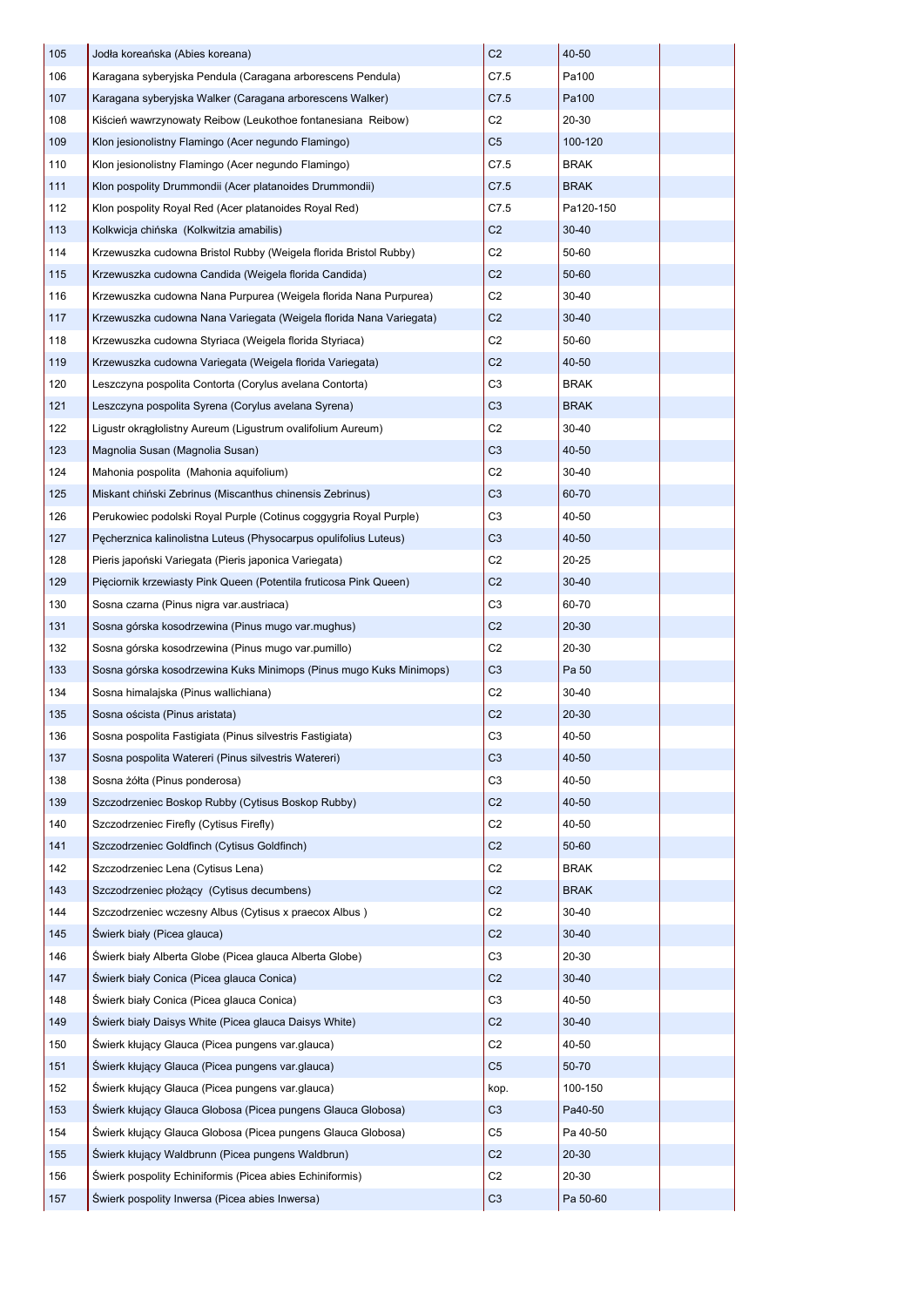| 158 | Świerk pospolity Inwersa (Picea abies Inwersa)                             | C <sub>5</sub> | Pa 50-60        |  |
|-----|----------------------------------------------------------------------------|----------------|-----------------|--|
| 159 | Świerk pospolity Nidiformis (Picea abies Nidiformis)                       | C <sub>2</sub> | 20-30           |  |
| 160 | Swierk pospolity Nidiformis (Picea abies Nidiformis)                       | C <sub>3</sub> | 30-40           |  |
| 161 | Swierk serbski (Picea omorica)                                             | C <sub>3</sub> | $30 - 40$       |  |
| 162 | Swierk serbski Nana (Picea omorica Nana)                                   | C <sub>3</sub> | Pa 40-50        |  |
| 163 | Swierk serbski Nana (Picea omorica Nana)                                   | C <sub>5</sub> | Pa 40-50        |  |
| 164 | Tawuła japońska Goldmound (Spirea japonica Goldmound)                      | C <sub>2</sub> | $10 - 20$       |  |
| 165 | Trzmielina Fortunea Emerald Gaiety (Euonymus fortunei Emerald Gaiety)      | P <sub>9</sub> | 10 <sup>1</sup> |  |
| 166 | Trzmielina Fortunea Emerald Gold (Euonymus fortunei Emerald Gold)          | P <sub>9</sub> | 10              |  |
| 167 | Trzmielina Fortunea Sunspot (Euonymus fortunei Sunspot)                    | P <sub>9</sub> | 10              |  |
| 168 | Tulipanowiec amerykański (Lirodendron tulipifera)                          | P <sub>9</sub> | 50-60           |  |
| 169 | Wiciokrzew pomorski Serotina (Lonicera periclymenum Serotina)              | C <sub>2</sub> | 40-50           |  |
| 170 | Wierzba całolistna Hakuro-Nishiki (Salix integra Hakuro-Nishiki)           | C <sub>3</sub> | Pa100-150       |  |
| 171 | Wierzba całolistna Pendula (Salix integra Pendula)                         | C <sub>3</sub> | Pa100-150       |  |
| 172 | Wierzba iwa Pendula (Salix caprea Pendula)                                 | C <sub>3</sub> | Pa100-120       |  |
| 173 | Wierzba iwa Pendula (Salix caprea Pendula)                                 | C <sub>3</sub> | Pa100-150       |  |
| 174 | Wrzosiec bagienny Alba (Erica tetralix Alba)                               | P11            | od VII          |  |
| 175 | Wrzosiec bagienny Daphne Underwood (Erica tetralix Daphne Underwood)       | P11            | <b>NO</b> bo    |  |
| 176 | Wrzosy w odmianach (Caluna vulgaris)                                       | P11            | <b>BRAK</b>     |  |
| 177 | Žarnowiec miotlasty Vanesse (Cytisus scoparius Vanesse)                    | C <sub>2</sub> | <b>BRAK</b>     |  |
| 178 | Zylistek wysmukły Nikko (Deutzia gracilis Nikko)                           | C <sub>2</sub> | 20-30           |  |
| 179 | Zywotnik olbrzymi Zebrina Extra Gold (Thuja plicata Zebrina Extra Gold)    | C <sub>2</sub> | 40-50           |  |
| 180 | Žywotnik zachodni Aureospicata (Thuja occidentalis Aureospicata)           | C <sub>2</sub> | 40-60           |  |
| 181 | Žywotnik zachodni Aureospicata (Thuja occidentalis Aureospicata)           | C <sub>5</sub> | 60-70           |  |
| 182 | Žywotnik zachodni Aurescens (Thuja occidentalis Aurescens)                 | C <sub>2</sub> | 40-50           |  |
| 183 | Zywotnik zachodni Brabant (Thuja occidentalis Brabant)                     | C <sub>3</sub> | 100-120         |  |
| 184 | Zywotnik zachodni Brabant (Thuja occidentalis Brabant)                     | P <sub>9</sub> | 35              |  |
| 185 | Zywotnik zachodni Columna (Thuja occidentalis Columna)                     | C <sub>3</sub> | 80-90           |  |
| 186 | Žywotnik zachodni Columna (Thuja occidentalis Columna)                     | P <sub>9</sub> | 30              |  |
| 187 | Žywotnik zachodni Danica (Thuja occidentalis Danica)                       | C <sub>2</sub> | 30              |  |
| 188 | Žywotnik zachodni Europe Gold (Thuja occidentalis Europe Gold)             | C <sub>2</sub> | 40-50           |  |
| 189 | Žywotnik zachodni Frieslandia (Thuja occidentalis Frieslandia)             | C <sub>2</sub> | 50-60           |  |
| 190 | Żywotnik zachodni Golden Globe (Thuja occidentalis Golden Globe)           | C <sub>2</sub> | 30-35           |  |
| 191 | Żywotnik zachodni Golden Tuffet (Thuja occidentalis Golden Tuffet)         | C <sub>2</sub> | $15 - 20$       |  |
| 192 | Žywotnik zachodni Holmstrup (Thuja occidentalis Holmstrup)                 | C <sub>2</sub> | 40-60           |  |
| 193 | Żywotnik zachodni Holmstrup (Thuja occidentalis Holmstrup)                 | kop.           | 100-120         |  |
| 194 | Žywotnik zachodni Holmstrup Yellow (Thuja occidentalis Holmstrup Yellow)   | C <sub>2</sub> | $30 - 40$       |  |
| 195 | Žywotnik zachodni Hoserii (Thuja occidentalis Hoserii)                     | C <sub>2</sub> | 20              |  |
| 196 | Žywotnik zachodni Kórnik III (Thuja occidentalis Kórnik III)               | C <sub>2</sub> | 40-50           |  |
| 197 | Żywotnik zachodni Kórnik III (Thuja occidentalis Kórnik III)               | C <sub>5</sub> | 50-70           |  |
| 198 | Žywotnik zachodni Rheingold (Thuja occidentalis Rheingold)                 | C <sub>2</sub> | 30-40           |  |
| 199 | Zywotnik zachodni Smaragd (Thuja occidentalis Smaragd)                     | C <sub>2</sub> | 50-60           |  |
| 200 | Żywotnik zachodni Smaragd (Thuja occidentalis Smaragd)                     | C <sub>3</sub> | 70-80           |  |
| 201 | Żywotnik zachodni Smaragd (Thuja occidentalis Smaragd)                     | C <sub>5</sub> | 80-100          |  |
| 202 | Żywotnik zachodni Smaragd (Thuja occidentalis Smaragd)                     | $C-10$         | 120-130         |  |
| 203 | Żywotnik zachodni Smaragd (Thuja occidentalis Smaragd)                     | P <sub>9</sub> | 30              |  |
| 204 | Żywotnik zachodni Smaragd Light (Thuja occidentalis Smaragd Light)         | C <sub>5</sub> | 60-70           |  |
| 205 | Żywotnik zachodni Smaragd Variegata (Thuja occidentalis Smaragd Variegata) | C <sub>5</sub> | 60-70           |  |
| 206 | Żywotnik zachodni Smaragd Witbont (Thuja occidentalis Smaragd Witbont)     | C <sub>5</sub> | 60-70           |  |
| 207 | Žywotnik zachodni Spiralis (Thuja occidentalis Spiralis)                   | C <sub>2</sub> | 50-60           |  |
| 208 | Žywotnik zachodni Spiralis (Thuja occidentalis Spiralis)                   | C <sub>2</sub> | 60-70           |  |
| 209 | Žywotnik zachodni Teddy (Thuja occidentalis Teddy)                         | C <sub>2</sub> | 20              |  |
| 210 | Żywotnik zachodni Waxen (Thuja occidentalis Waxen)                         | C <sub>2</sub> | 40-50           |  |
|     |                                                                            |                |                 |  |